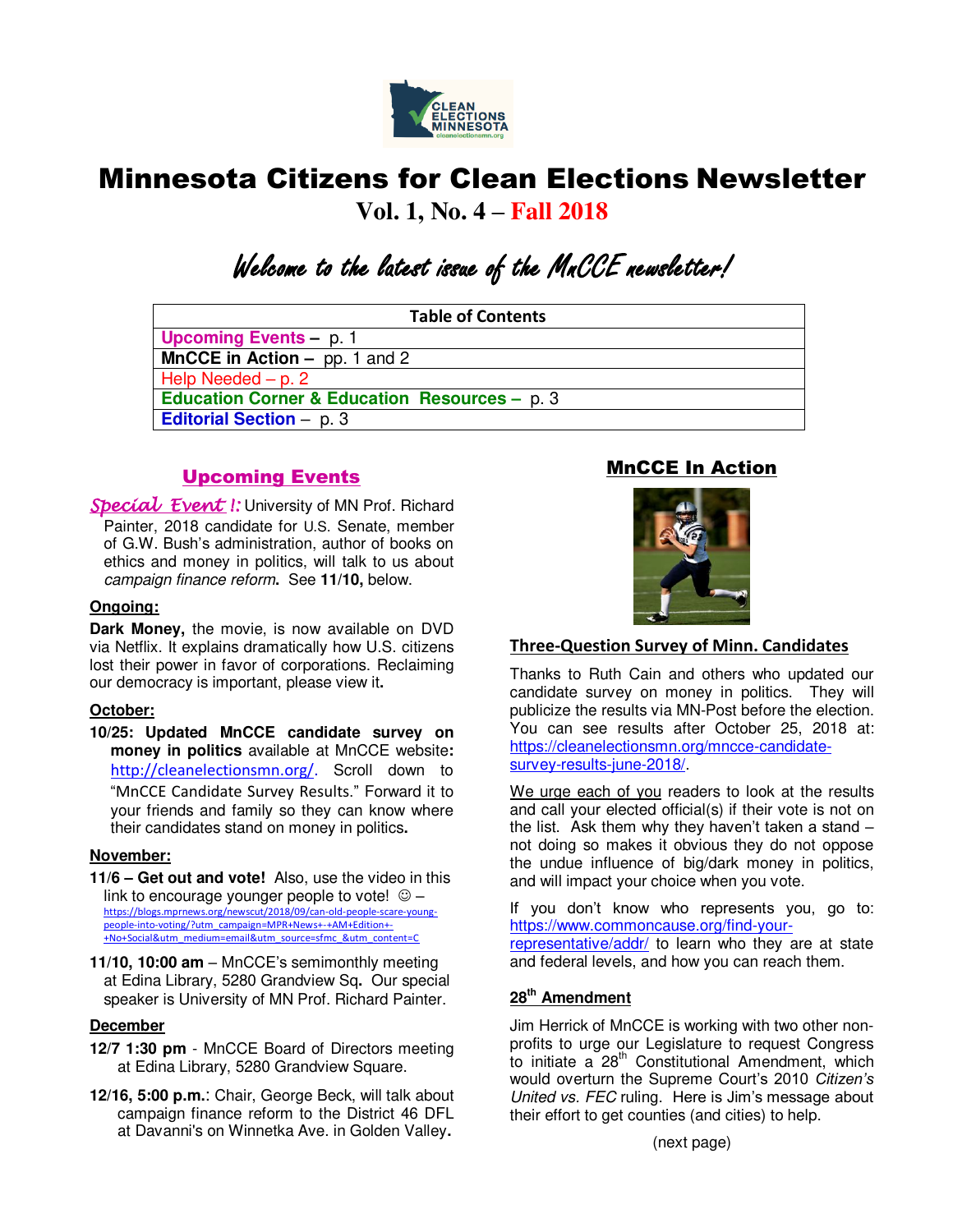# MnCCE In Action (cont'd)

### **28th Amendment (cont'd)**

MnCCE is working with American Promise and Move-to-Amend to encourage county governments to endorse our mutual position on reversing *Citizens United*. We have invested time of many volunteers to meet with every commissioner of both Hennepin and Ramsey counties. Both have majority support among board members, but they question whether this is an appropriate issue for their boards. (Cont'd)

At this point, it would be especially helpful if county residents contacted their representative to move the issue ahead. Elected representatives are always more responsive to their constituents. I urge you to take action. It takes less than two minutes to find your representative and another five minutes to make a call or write an email. **Please help.** Then send a "blind" copy (or note about your phone call) to me so we can use it as a negotiation tool. – Jim Herrick: *jherrick*512@gmail.com or (763) 229-7939.

Here is how to contact your commissioner**:**

Hennepin County Residents:

[https://www.hennepin.us/your-government/leadership/find](https://www.hennepin.us/your-government/leadership/find-commissioner)[commissioner](https://www.hennepin.us/your-government/leadership/find-commissioner)

Ramsey County Residents:

[https://www.ramseycounty.us/your-government/leadership/board](https://www.ramseycounty.us/your-government/leadership/board-commissioners/find-your-commissioner)[commissioners/find-your-commissioner.](https://www.ramseycounty.us/your-government/leadership/board-commissioners/find-your-commissioner)

Elected officials respond better to their electorate than to external groups like MnCCE, and others. Here are talking points (use your own words)**:**

This should be a county issue because**:** 

- 1. The state legislature has refused to grant a hearing on a bill before them to reverse *Citizens United*. The county is the next level of government and will show the state support is real.
- 2. *Citizens United* must be reversed before big money and dark money can be limited in our political campaigns. Any limitations passed today would very likely be reversed in the courts.
- 3. The flow of big money into our campaigns has a strong corrupting influence. We see many examples where special interests are placed ahead of, or in conflict with the general welfare.
- 4. In the 2016 election, 68% of the money donated was given by 0.5% of the population

Volunteering doesn't get any easier than this. You can help us promote the 28th Amendment with less than one hour of your time!



# **MnCCE In Action (cont'd)**

# **Professional help on volunteerism**

MnCCE will soon work with a professional who has expertise in working with volunteers to educate our leadership in how to attract, work with, and recognize volunteers in our organization. Meanwhile we have the following needs**:**



shutterstock - 94485058

# **28th Amendment Team:**

We asked each of you reading this newsletter to help us push your county governments to support the 28th Amendment drive we are working on. Also, contact Jim Herrick if you are willing to help work with your city council – [jherrick512@gmail.com.](mailto:jherrick512@gmail.com)

#### **Membership Team:**

The team needs another team member to help us keep contact with MnCCE members. We need someone who can work with volunteers, or can help organize/format newsletters (others will provide the content). If you are interested or want info, contact Ron at**:** [rbardal@hotmail.com](mailto:rbardal@hotmail.com) or 651-633-9238.

#### **Education Team:**

Lonni Skrentner recently accepted the Education Team leader position at MnCCE. She is also on the MnCCE Board of Directors and a former Government AP teacher at the Edina High School, chaired the Edina LWV, and has taught OLLI classes on campaign finance reform and redistricting.

Lonnie says the team may move slowly for now as they contemplate a variety of audiences and messages. Feel free to contact Lonni with questions and suggestions. You can reach Lonni at: [lonni.skrentner@gmail.com](mailto:lonni.skrentner@gmail.com)

### **Volunteering Made Easy!**

Are you like me? When asked to volunteer do you sigh and think, "With all the things I already do, I can't squeeze one more thing into my schedule."

Well, good news! MnCCE has a volunteer activity that takes less than an hour a month! It is calling an elected official to request a specific action to support MnCCE's mission. We'll show you how to quickly reach the person to contact and even suggest words to say. If you can donate one hour, contact me**:** Ron Bardal, [rbardal@hotmail.com](mailto:rbardal@hotmail.com) or 651-633-9238.

Get involved. **You can help us make a difference!**